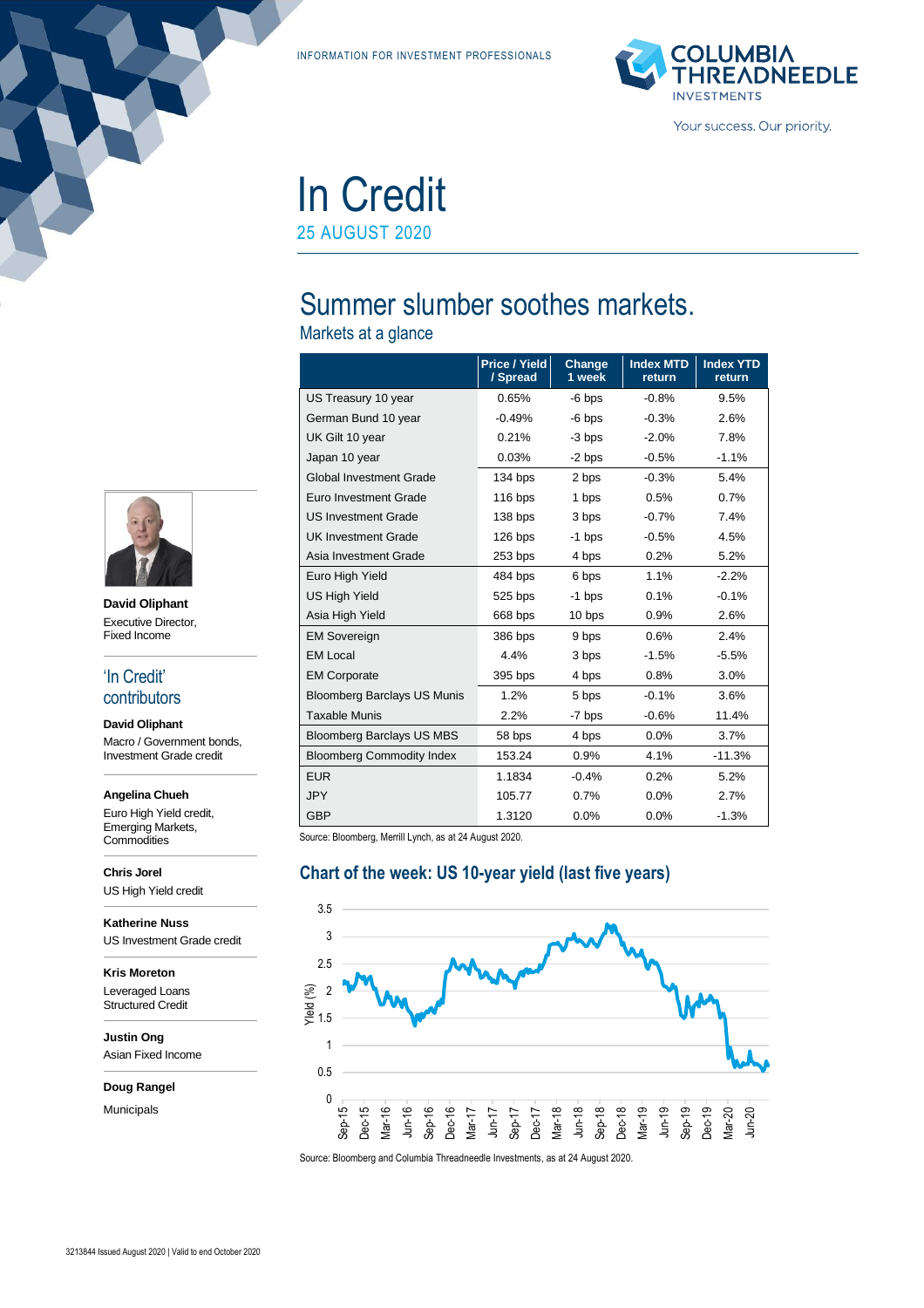#### Macro/Government bonds

It was a relatively quiet week – though core bond yields managed to drift a little lower. **Chart of the week** illustrates the lack of yield volatility in recent weeks.

The concern about the outsized CPI reading of the prior week seems to have been allayed. The US dollar also seems to have found some support. This probably reflects weaker business sentiment data out of Europe while the US enjoyed an improvement in such confidence. Peripheral European market spreads widened a little as this week holds a large amount of news issuance, especially from Italy.

This week is light in terms of economic data, though markets will look to the Jackson Hole Symposium for any forward guidance about monetary policy.

#### Investment grade credit

Spreads were little changed last week, though it has been a positive month thus far for investment grade credit. The US market struggled to make headway against a backdrop of heavy new issuance. The holiday season meant that this was not the case in Europe. Some of the new issuance reflected M&A funding (eg, Johnson and Johnson). We are almost through reporting season which has not been as bad as most feared. In stock-specific news, UK retailing giant Tesco announced the creation of 16,000 permanent jobs in its online business (such businesses have enjoyed great success in the lockdown).

#### Structured credit

The Agency MBS market was essentially flat last week. Rates rallied on some economic misses, the FOMC minutes were underwhelming, and heavy origination volume was well absorbed by the market. Housing activity data was positive and is expected to continue as a result of low mortgage rates and slowing prepay speeds given capacity constraints. There was little change in the non-qualified mortgage market with spreads largely unchanged. Supply remains light as Agency rfis continue to take centre stage.

## High yield credit

US high yield bond prices were largely unchanged over the week while the asset class battled a supply hangover and digested the implications of recent interest rate volatility. The ICE BofA US HY CP Constrained index returned 0.01% and spreads were unchanged. The new issue market remained active heading into the typical summer shutdown, albeit at a more modest pace than the prior two weeks. Specifically, \$12.4 billion of new bonds priced for the week, which compares with \$22.2 billion and \$19.9 billion of new-issue volume the prior two weeks (the largest and fifth largest weekly totals on record), leaving month-to-date issuance as the most active August on record with more than a week left in the month.

European HY experienced modest spread widening last week as the market took a breather with the summer lull and lack of primary issuance. Flows were light with only €81 million of inflows, mostly into managed funds.

S&P released an update on EHY default expectations for 2021. It indicates a base case of 8.5% for 2021 with best case as 3.5% and worst case as 11.5%. There was a cold splash of reality as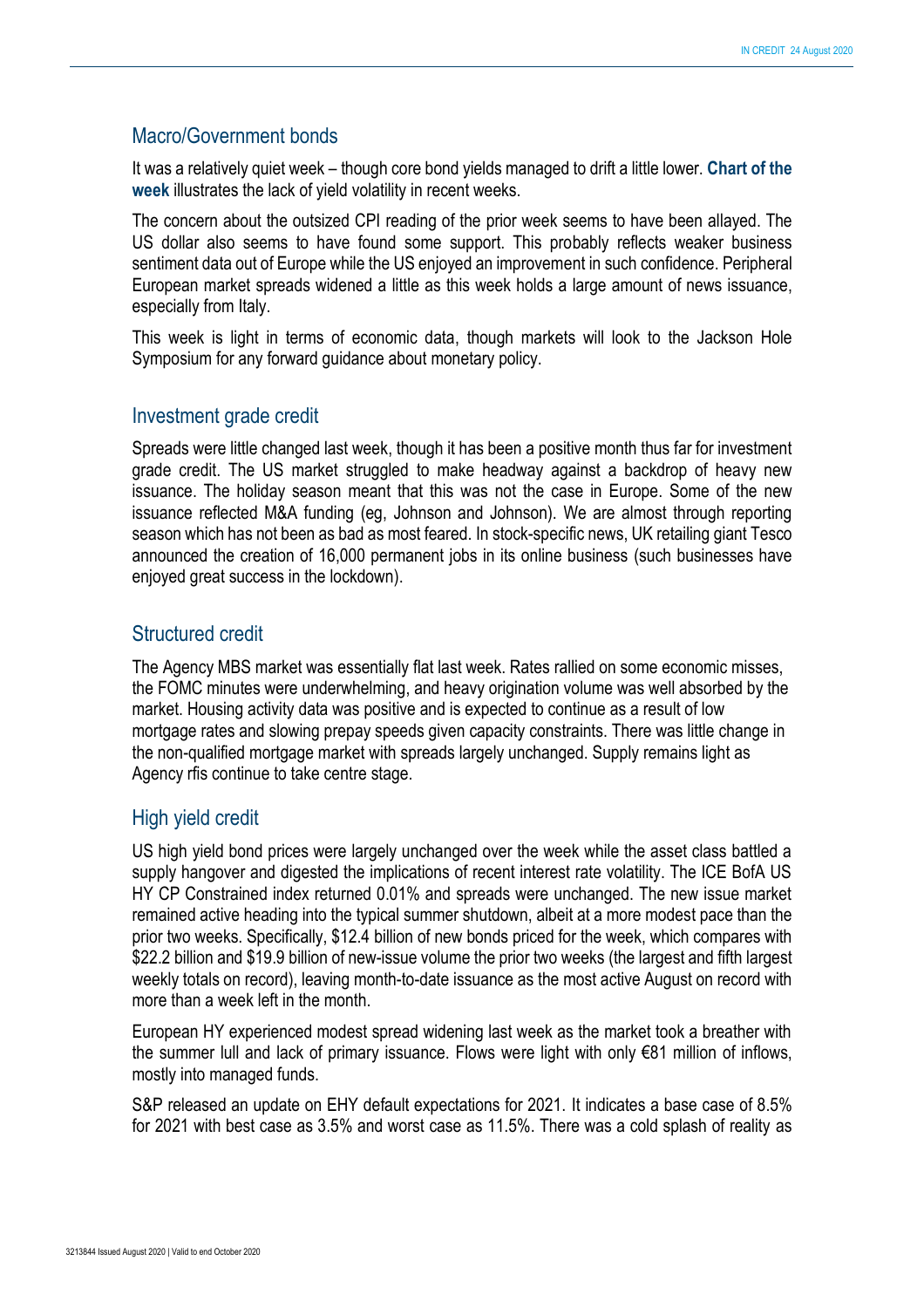Goldman Sachs issued a report highlighting that flooding the market with liquidity will not stop a company from defaulting.

In stock specific news, French hospitality firm ACCOR's senior bonds were downgraded by S&P to BB+. Interestingly this comes at the same time as a swirl of M&A stories for ACCOR (Intercontinental and Travelodge).

Earnings season has come to a close. In general, companies have met or beat expectations; they are, however, vague on outlook or guidance.

#### Leveraged loans

Leveraged loan prices increased \$0.08 to \$93.91 during the week, which is two cents down from Wednesday's post-March high. The average price of the JP Morgan Leveraged Loan index of \$93.91 compares with \$97.47 on 21 February. Meanwhile, loan yields and spreads (three-year) decreased 3bps and 1bps w/w to 6.17% and 594bps, respectively, which compares with 5.81% and 452bps on 21 February. The Leveraged loan index is providing a +1.10% gain in August, with Split B/CCC loans (+3.16%) outperforming BB (+0.62%) and B (+1.06%). The outflow trend continued with another \$301 million exiting the asset class according to Lipper.

## Emerging markets

Emerging markets also experienced modest widening last week. Still, the asset class experienced inflows of \$1.2 billion which, though largely into hard currency, also marked the fifth straight week of flows into local currency bond funds. Pricing for high quality EM is now back to pre-Covid levels.

In central bank news, Philippines, Turkey, and Indonesia all kept rates on hold last week as some sign of economic rebound was seen. In LATAM news, Brazil's lower house showed overwhelming support to President Bolsonaro's veto on wage increases, showing that fiscal reform remains strongly on the agenda. In Eastern European news, the Belarus story continues to evolve with the Kremlin announcing support for Lukashenko while the people demand he step down post the recent elections showing Lukashenko won over 80% of the vote, while the embattled president is calling for a new constitution.

## Asian fixed income

Melco Resorts' Q2 results were weak as expected with an operating loss of USD370.8 million (prior year Q2: operating profit of USD208 million) but Q3 may be better as visitor volume trends higher over the coming weeks. The issuance of IVS (Individual Visa Scheme) resumed on 12 August for mainlanders from Zhuhai, a border city. Applicants must show a negative Covid test within the past seven days and get a green health code to receive the visa. The IVS issuance may be extended to the rest of Guangdong province on 26 August and subsequently to residents across China on 23 September, ahead of the Chinese Golden Week holidays in the first week of October.

Alibaba reported a strong set of Q1 results (quarter ended 30 June 2020). Q1 revenue rose to CNY153.75 billion (+34% y/y), helped by Core Commerce revenue. The adjusted EBITA grew 31% y/y to CNY45.37 billion, anchored by the contribution of Core Commerce (+24.9% y/y to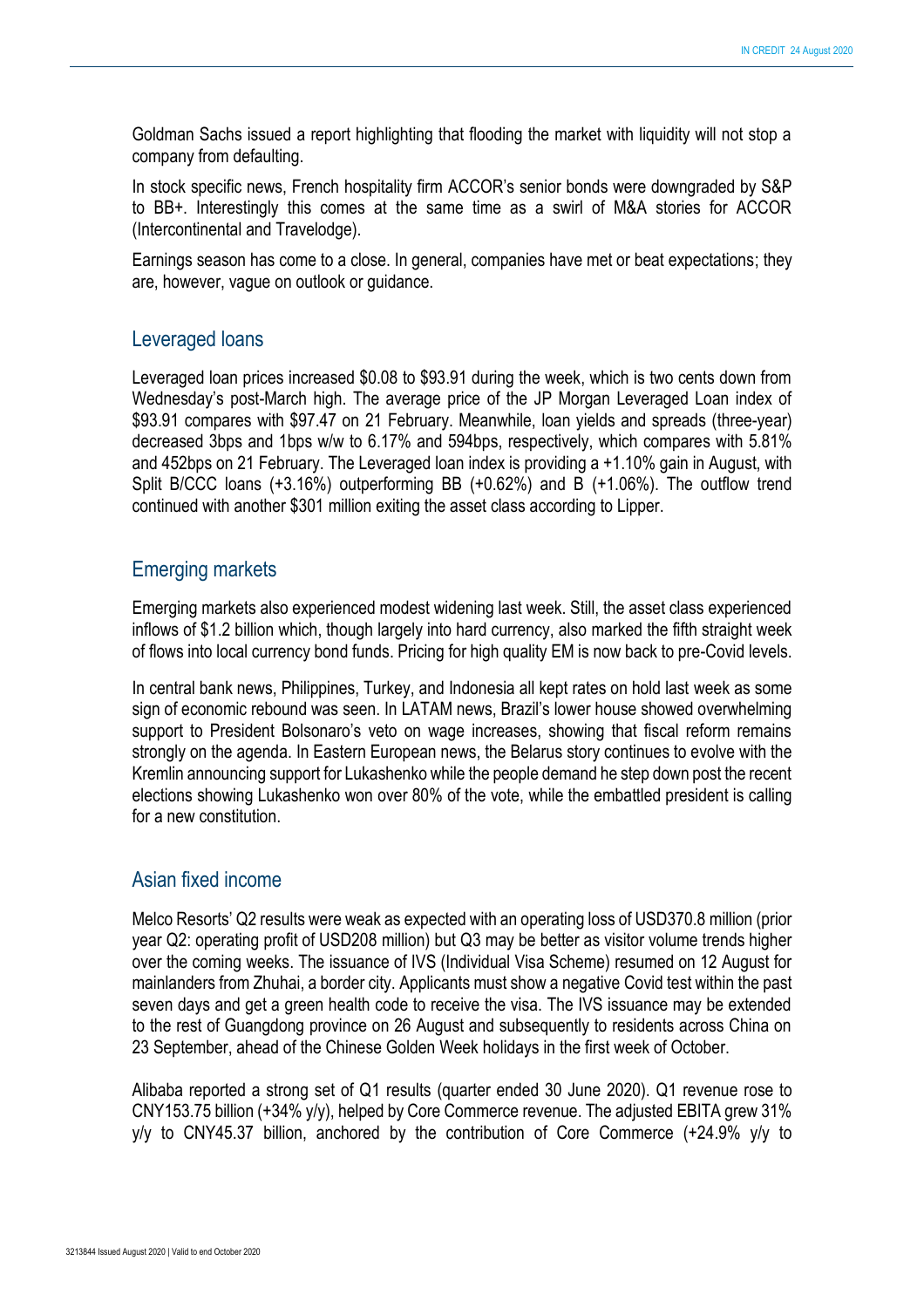CNY51.24bn), which compensated for the negative EBITA from Cloud Computing, Digital Media and Entertainment and other segments.

The Q2 operating results of Press Metal Aluminum (PMA) were satisfactory despite the 6.8% q/q decline in EBITDA, in light of the pandemic-driven impact on commodity demand. Positively, EBITDA was higher 4.9% y/y, thanks to lower alumina and carbon anode prices. PMA is committed to execute its expansion as planned and will commission its Phase 3 smelter in January 2021 which may increase its capacity by 42% from 760kt to 1.08mmt/annum. PMA has a new 15-year power purchase agreement for an additional 500MW of power with Sarawak Energy (low-cost electricity).

Genting Hong Kong has suspended debt service payments to its creditors which negatively impacted sentiment on the whole Genting Berhad and Genting Singapore complex. Genting Hong Kong, however, is a separate entity which is around 70% owned by Kien Huat Realty (controlled by the Lim family). Kien Huat Realty holds a 42.8% stake in Genting Berhad which itself holds an indirect 53% stake in Genting Singapore Ltd. So far, Genting Berhad has not shown any indications that it will step in to financially support Genting Hong Kong.

#### **Commodities**

The asset class was up almost 1% on the week, largely on the back of base metals and energy. Crude oil prices held steady last week while gasoline and natural gas rose with the increased summer demand on the back of improving travel news and the heat wave going across the US.

Gold was volatile as it briefly reached a high of 2015 before ending, overall, marginally lower on the week at \$1940.00/oz.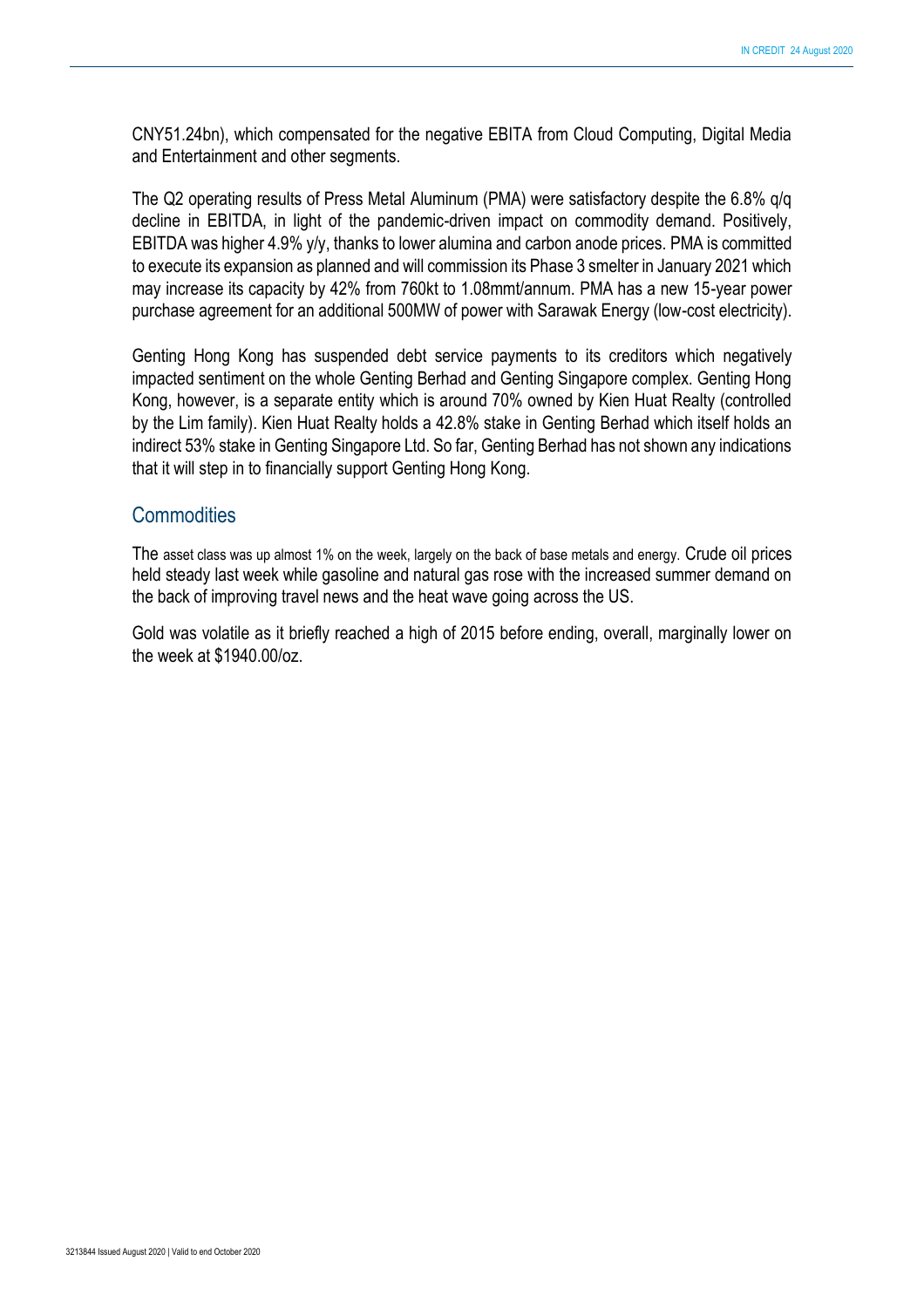# Summary of fixed income asset allocation views

## **Fixed Income Asset Allocation Views**

#### 24th August 2020



| 44<br>Auyust ZUZU                                                                    |                                                                                                      |                                                                                                                                                                                                                                                                                                                                                                                                                                                                                                                                                                                                                                                 | <b>INVESTMENTS</b>                                                                                                                                                                                                                                           |
|--------------------------------------------------------------------------------------|------------------------------------------------------------------------------------------------------|-------------------------------------------------------------------------------------------------------------------------------------------------------------------------------------------------------------------------------------------------------------------------------------------------------------------------------------------------------------------------------------------------------------------------------------------------------------------------------------------------------------------------------------------------------------------------------------------------------------------------------------------------|--------------------------------------------------------------------------------------------------------------------------------------------------------------------------------------------------------------------------------------------------------------|
| <b>Strategy and positioning</b><br>(relative to risk free rate)                      |                                                                                                      | <b>Views</b>                                                                                                                                                                                                                                                                                                                                                                                                                                                                                                                                                                                                                                    | <b>Risks to our views</b>                                                                                                                                                                                                                                    |
| <b>Overall Fixed</b><br><b>Income</b><br><b>Spread Risk</b>                          |                                                                                                      | Ualuations remain attractive at these wide levels, however the<br>rally since March has taken moderated the opportunity.<br>Worsening fundamentals argue for fair value being wider than<br>bef ore.<br>■ Central bank support remains a key technical for now,<br>one that will be become more relevant if there are<br>relapses (of market volatility and/or COVID 19 infections).<br>Fundamentals remain challenging for large swaths of<br>issuers, despite some signs that they may be better<br>than recent expectations. Sorting out issuers with the<br>combination of fragile balance sheets and lasting<br>industry headwinds is key. | Major economies cannot' flatten the curve' of<br>COVID-19 and 'recession' becomes<br>'depression'.'<br>Reopening begets a widespread<br>reclosing.<br>Central banks pull back support too early and<br>positiv etechnicals v anish.                          |
| <b>Duration</b><br>$(10 - year)$<br>$(P' = Periphery)$                               | P<br>¥ \$<br>Short $\frac{1}{2}$ $\frac{1}{2}$ $\frac{1}{0}$ $\frac{1}{2}$ $\frac{1}{2}$ Long<br>€£  | Disinflationary global recession now a base case<br>Consumption to flatten out after initial sequential recovery<br>m.<br>surge<br>Monetary policy will seek lower, flatter curves and more than<br>of fset increased is suance<br>Duration remains best hedge forfurther risk asset correction                                                                                                                                                                                                                                                                                                                                                 | Unexpected medical advance allowing full,<br>rapid economic re-opening<br>Extraordinary fiscal/monetary accommodation<br>inspires consumption-driven cyclical upswing<br>and higher inflation<br>Fiscal largesse steepens curves on issuance<br>expectations |
| <b>Currency</b><br>$(E)$ = European<br>Economic Area)                                | EM E<br>S A S H<br>£                                                                                 | The Dollar is richly valued on the basis of growth<br>outperformance and high carry. Twin deficits indicate a weaker<br>dollarlongerterm<br>The convergence of policy rates is a material negative for the<br>dollar, where carry advantage had kept it supported. Expect<br>USD weaknessyssafe havens.                                                                                                                                                                                                                                                                                                                                         | Federal Reserve moves away from ultra<br>accommodative stance<br>Investors reappraise US crisis/fiscal response<br>as more likely to speeda returnto normality<br>then other regions                                                                         |
| <b>Emerging</b><br><b>Markets Local</b><br>(rates (R) and<br>currency (C))           | Under- $\frac{R}{w \text{ eight } -2 \cdot 1 \cdot 1 \cdot 0 \cdot 1 \cdot 1 \cdot 1 \cdot 2}$ over- | Many EMs lack the policy space to offset demand destruction<br>■ Currencies the likely pressure valve as central banks finance<br>fiscal deficits<br>EM real interest rates relatively attractive                                                                                                                                                                                                                                                                                                                                                                                                                                               | Further sharp escalation in global risk aversion<br>EM funding crises drive curves higher and<br>steeper                                                                                                                                                     |
| <b>Emerging</b><br><b>Markets</b><br>Sovereign<br><b>Credit (USD</b><br>denominated) | Under- $\sqrt{2^2 + 1 + 1 + 2}$ Over-<br>weight -2 -1 0 +1 +2 weight                                 | Balance sheets will be stretched by the fundamental COVID-19 $\,$ COVID-19 beginstospread rapidly in $\,$<br>shock, and exaggerated by DM financial turmoil, cheap oil, and<br>a stronger USD.<br>Ualuations have become more attractive even in the more<br>stable credits.<br>Asia is close to returning to business as usual following<br>COVID-19 curfews. The virus may return asthis happens, but if<br>the ramp up to normal continues, a key source of demand for<br>many EM economies will be back.                                                                                                                                    | countries with poor health infrastructure.<br>causing higher deathrates.<br>The US dollar remaining at all-time highs will<br>regardless be a headwind<br>Reversal of recentelectoral trend towards<br>market-friendly candidates.                           |
| <b>Investment</b><br><b>Grade Credit</b>                                             | Under- $\frac{1}{2}$ -1 0 +1 +2 w eight                                                              | ■ IG sits at the confluence of 3 key positives 1) balance sheets<br>the best equipped to handle economic pain, 2) Fed acting as a<br>non-economic buyer and backstop, and 3) valuations that are<br>attractive relative to history.<br>Credit quality has nonetheless deteriorated, meaning credit<br>spreads are less attractive versus historical comps.                                                                                                                                                                                                                                                                                      | ■ The Fed's purchasesgoal to maintain<br>'liquidity' are overwhelmed by economic<br>deterioration.<br>Foreign buy erflow stops for geopolitical,<br>financial, or regulatory reasons.<br>Downgrade pressures remain front and centre                         |
| <b>High Yield</b><br><b>Credit</b>                                                   | Under- $\frac{1}{12}$ -1 0 +1 +2 w eight                                                             | Though not as positive as IG, HY technicals have improved.<br>Markets are functioning again.<br>Fundamentals remain challenged for these lower-quality<br>٠<br>balance sheets, especially in the energy sector. Even with a<br>bounce in oil prices, no US companies are profitable if these<br>prices persist<br>Valuations: the breakneck speed of the rally means<br>spreads are much closer to fair, but still mildly<br>attractive.                                                                                                                                                                                                        | Prolonged COVID-19 related slump in activity<br>would hurt these companies most.<br>Potential corporate QE lures investors to<br>higher quality assets, instead of encouraging<br>reallocation into lower quality credit.                                    |
| <b>Agency MBS</b>                                                                    | Under- $\frac{1}{12}$ -1 $\frac{1}{12}$ +1 +2 w eight                                                | The Fed's QE including Agency MBS has been a significant<br>tailwind f or a sector with worse fundamentals<br>But valuations are much more neutral now, and the Fed's<br>purchases have been meaningfully tapered.<br>Howev er, forbearances have been better than expected, and<br>are still relatively low (outside of GNMA, which has been hit<br>hardest).                                                                                                                                                                                                                                                                                  | Interest rates continue falling aggressively and<br>volatility rises again.<br>Bonds will underperform other spread product<br>in a sharp risk-on move.<br>Fed continues to taper purchases.                                                                 |
| Non-Agency<br><b>MBS &amp; CMBS</b>                                                  | Under- $\frac{1}{10}$ Over-<br>w eight -2 -1 0 +1 +2 w eight                                         | Non-Agency MBS: fundamentals have held up better than<br>expected into this crisis, and the housing market has quickly<br>rebounded. New issues have begun, but at much wider<br>spreads.<br>CMBS: Non-pay ment by retail tenants, lockdowns on travel,<br>and work-from-home have had serious fundamental worries to<br>certain issuers and deals.<br>The sector has been unformly punished and there exist many<br>opportunities to pick out attractive property profiles &<br>structures.                                                                                                                                                    | Consumer behaviour and employ ment are<br>fundamentally changed by even a brief,<br>successful 'social distancing effort<br>Housing prices begin to fall in contrast to<br>current trend.                                                                    |
| <b>Commodities</b>                                                                   | Under-<br>weight -2 -1 0 +1 +2 weight                                                                | o/w Copperv s Aluminium<br>■ u/w Crude<br>o/w Soy beansys Corn<br>u/w Softs<br>o/w refining margins (o/w products, u/w Brent)                                                                                                                                                                                                                                                                                                                                                                                                                                                                                                                   | Oil production disruption                                                                                                                                                                                                                                    |